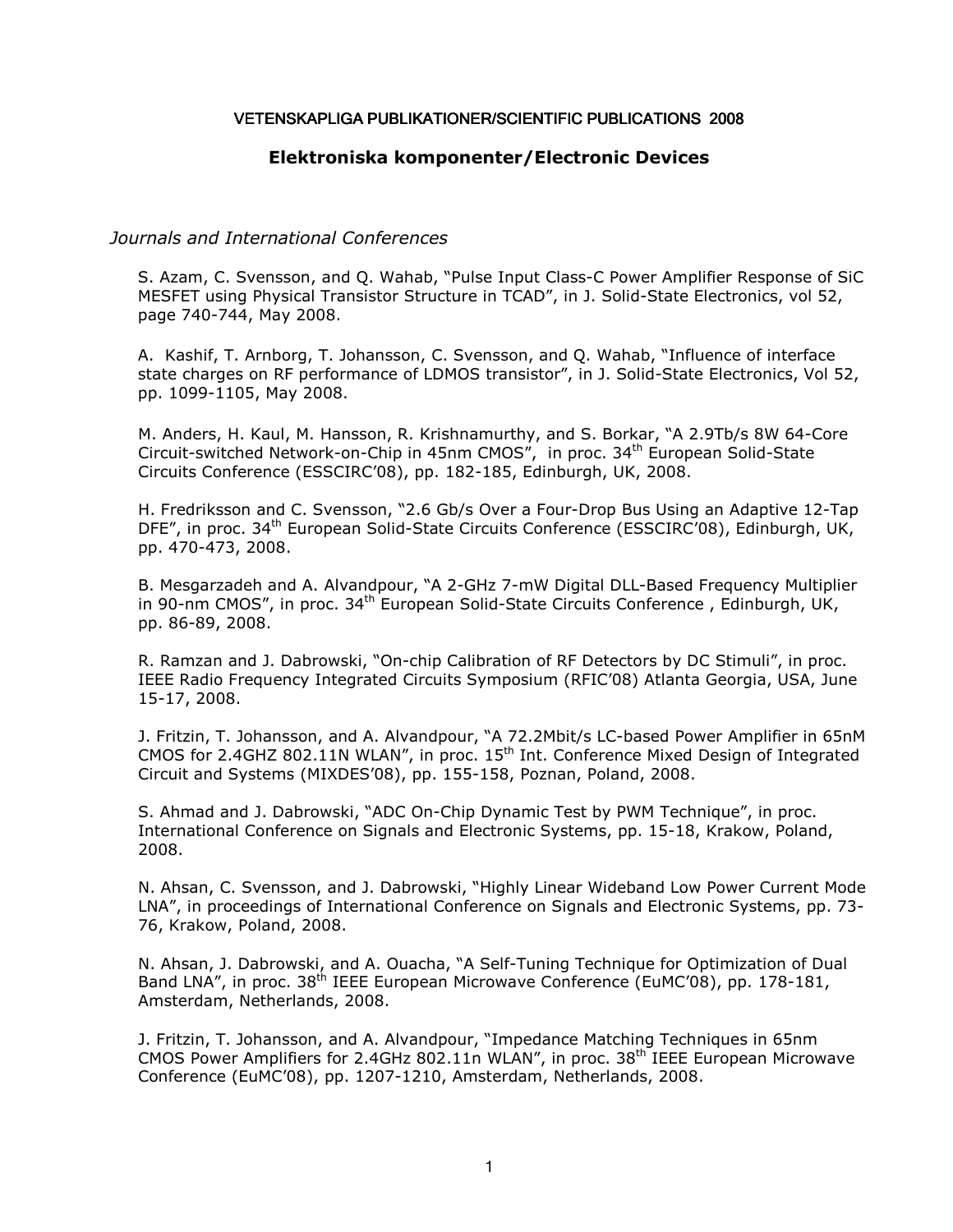J. Fritzin and A. Alvandpour, "A 72.2Mbit/s Transformer-Based Power Amplifier in 65nm CMOS for 2.4GHz 802.11n WLAN" in proc. IEEE NORCHIP Conference, pp. 53-56, Tallin, Estonia, 2008.

A. Kashif, S. Azam, C. Svensson, and Q. Wahab, "Flexible power amplifier designing form device to circuit lievel by computation load-pull simulation technique", in proc. 23rd Symposium on Microelectronics Technology and Devices, pp. 233-239, Gramado, Brazil, 2008.

G. Mehdi, N. Ahsan, A. Altaf, and A. Eghbali, "A 403-MHz Fully Differential Class-E Amplifier in 0.35µm CMOS for ISM Band Applications", in proc. IEEE East-West Design & Test Symposium (EWDTS'08), pp. 239-242, Lviv, Ukraine, 2008.

T. Sundström, B. Mesgarzadeh, M. Krysander, M. Klein, I. Söderquist, A. Crona, T. Fransson, and A. Alvandpour, "Prognostics of Electronic Systems through Power Supply Current Trends", in proc. IEEE International Prognostics and Health Management Conference (PHM'08), Denver, USA, 2008.

T. Sundström and A. Alvandpour "A 2.5-GS/s 30-mW 4-bit Flash ADC in 90nm CMOS", in proc. 26th Norchip conference, pp. 264-267, Tallin, Estonia, 2008.

Christer Svensson, "The Challenge of an RF Frontend for Software Defined Radio", invited paper, Software Defined Radio Europe, London, UK, 2008.

## *National Conferences*

H. Fredriksson and C. Svensson, "Improvement potential of multi-drop DRAM memory buses", in proc. Swedish System-on Chip Conference (SSoCC'08), Gnesta, 2008.

J. Fritzin, T. Johansson, and A. Alvandpour, "Power Amplifiers for WLAN in 65nm CMOS", in proc. Swedish System-on Chip Conference (SSoCC'08), Gnesta, 2008.

B. Mesgarzadeh and A. Alvandpour, "A 2.5-GHz DLL-Based Multiphase Clock Generator in 90-nm CMOS", in proc. Swedish System-on Chip Conference (SSoCC'08), Gnesta, 2008.

R. Ramzan and J. Dabrowski, "Calibration of On-chip RF Detectors by DC Stimuli and Artificial Neural Networks", in proc. Swedish System-on Chip Conference (SSoCC'08), Gnesta, 2008.

T. Sundström and A. Alvandpour, "Taking Advantage of Process Variations in a Referencefree Flash ADC",in proc. Swedish System-on Chip Conference (SSoCC'08), Gnesta, 2008.

## *Dissertations – Compilations*

H. Fredriksson, "Improvement Potential and Equalization Circuit Solutions for Multi-drop DRAM Memory Buses", Dissertation No. 1177, ISBN: 978-91-7393-910-2, Linköping, June 2008.

M. Hansson, "Low-Power Clocking and Circuit Techniques for Leakage and Process Variation Compensation", Dissertation No. 1197, ISBN: 978-91-7393-847-1, Linköping, August 2008.